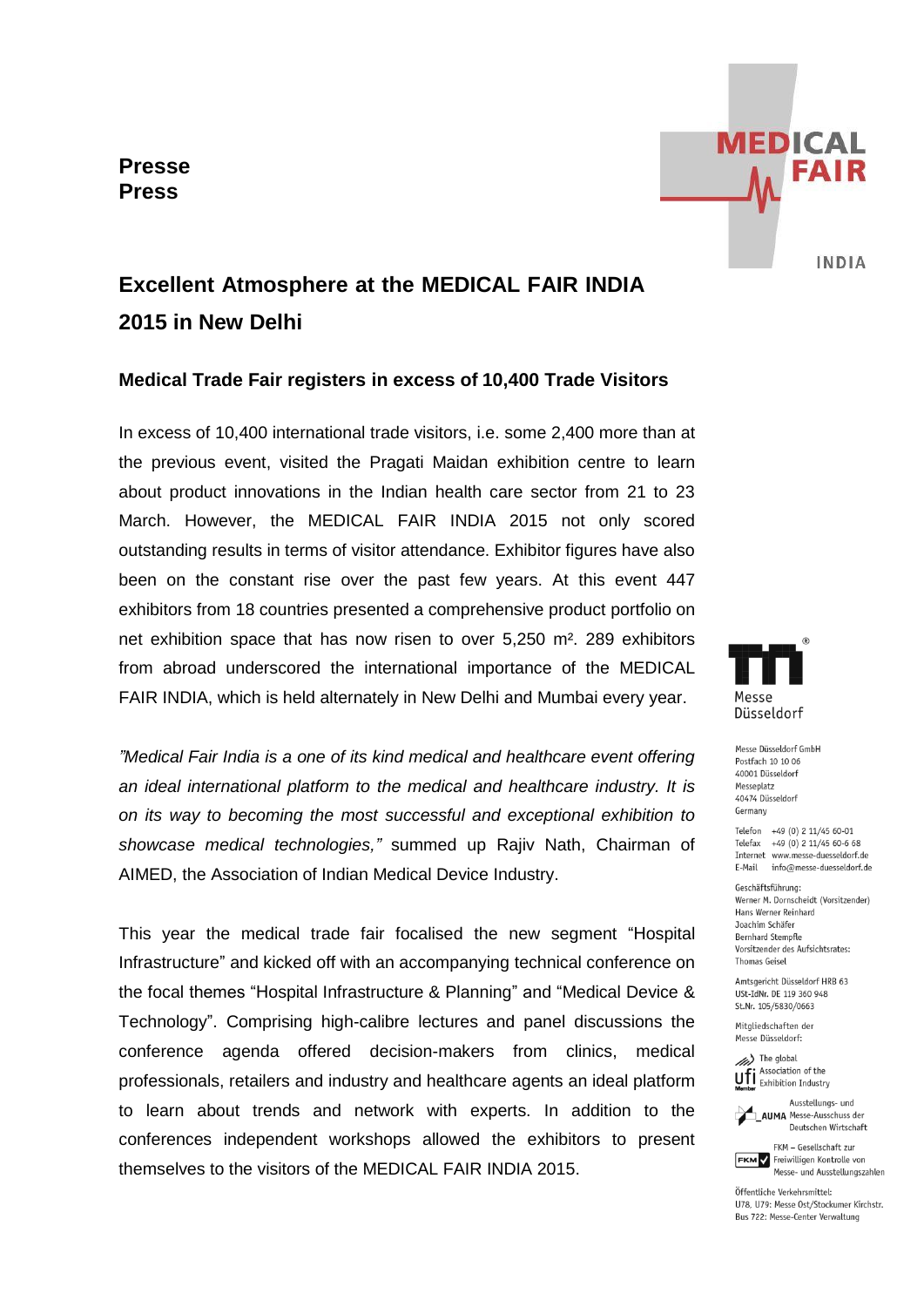The event benefited from the booming Indian health market which experts expect to grow to US\$ 280 billion by 2020. Especially in the innovationdriven and export-oriented field of medical device technology India is developing a key position to which the Government reacted by drafting a new bill on standards in medical device technology.

Dr. Pradeep Bhardwaj, CEO of the Six Sigma Accreditation Board company from Delhi, praised the importance of the event for the Indian health business: "*Nice to see the power of the 21st Medical Fair – 2015 in New Delhi, India. Really, this medical fair was an international platform, which has opened up new opportunities in the healthcare industry. The entire medical fair including awards, conferences and exhibitions was highly useful for every hospital, medical device company and diagnostics. I am proud of seeing this event as one of the largest medical fair in healthcare."*

The leading trade magazine for medical professionals in India, Medgate Today, for the first time recognised particularly excellent enterprises, hospitals and physicians as part of the 21<sup>st</sup> MEDICAL FAIR INDIA. The renowned MT India Healthcare Award was awarded to fourteen Indian companies and individuals. Trade fair visitors included numerous top opinion-leaders from healthcare as well as well-known personalities such as Prof. Dr. Wali, Physician to the President of India, Shailendra Kumar, Director of the Ministry of Health & Family, Government of India, Prashant Kumar, Ministry of Communications & Information Technology, Government of India, Jürgen Maerschand, Government of Flanders, T.S. Srinivasan, Embassy of Belgium and Jan Luykx, Ambassador of the Kingdom of Belgium.

The MEDICAL FAIR INDIA 2015 was supported by national associations such as admi, Association of Diagnostics Manufacturers of India, AHPI, Association of Healthcare Providers India, MSAHITA, Medical Surgical and Healthcare Industry Trade Association, Indian Association of Sports Medicine, Indian Association of Physical Medicine and Rehabilitation and the hospitals Apollo Hospitals Group and Fortis Healthcare Limited.

The international partners attending included abhi, Association of British Healthcare Industries, CCCMHPIE, China Chamber of Commerce for Import